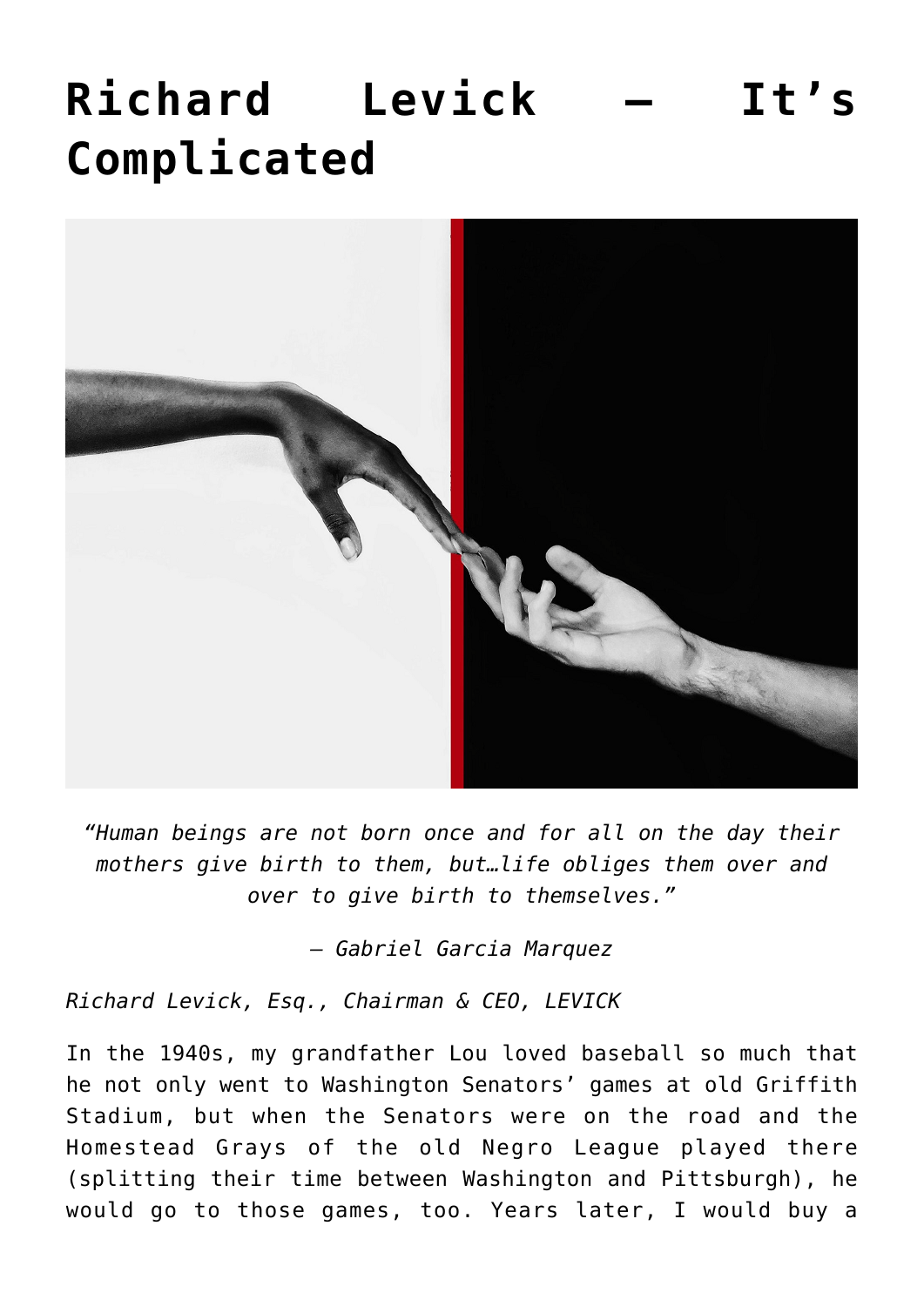reproduction of their old warm-up jacket for my father. It looked so good, I bought one for myself.

Belief in fairness and equity were always a huge part of the value system my grandfather and father passed on to [me.](https://www.commpro.biz/?s=Richard+Levick) Yet there were limits, for even Jewish liberals who suffered antisemitism and saw so many parallels with Martin Luther King, Jr. and the Civil Rights movement of the 1960s. In 1968, when my parents returned from the Mexico City Olympics, my father said, "I support the message of Tommie Smith and John Carlos raising their fists, but did they have to do it there, on the medal stand at the Olympic Games?" Even at age ten I remember thinking, "Well, perhaps not, but where else would they get the world's attention?"

Bigotry is easy to spot when it is intended. It's a half century later and I can't get the photos of Bull Connor, the Birmingham Commissioner of Public Safety and other anti-civil rights thugs out of my mind. The dogs, the fire hoses, the chewing tobacco, the smugness, daring you to integrate "their" city. But unintended and unconscious acts of bias and exclusion? Those are harder to spot because they often occur in the synapses of our minds and take the form of omission or compliance with existing policy, not evil intent.

Over the years we have done an immense amount of Diversity, Equity & Inclusion work under a variety of names, #MeToo, anti-Arab and anti-racist work, LGBTQ rights, religious liberty, not to mention all the times we have represented foreign companies and countries and had to confront all the biases – and often regulations – which made their lives and opportunities much more challenging. We also have come to see some patterns, in those who seek cultural change and those who resist it. Not to mention in the thousands and sometimes millions of observers who, in the age of social media, weigh in with everything from support to false narratives to [doxing,](https://en.wikipedia.org/wiki/Doxing) which has, I might add, resulted in risks to life and home.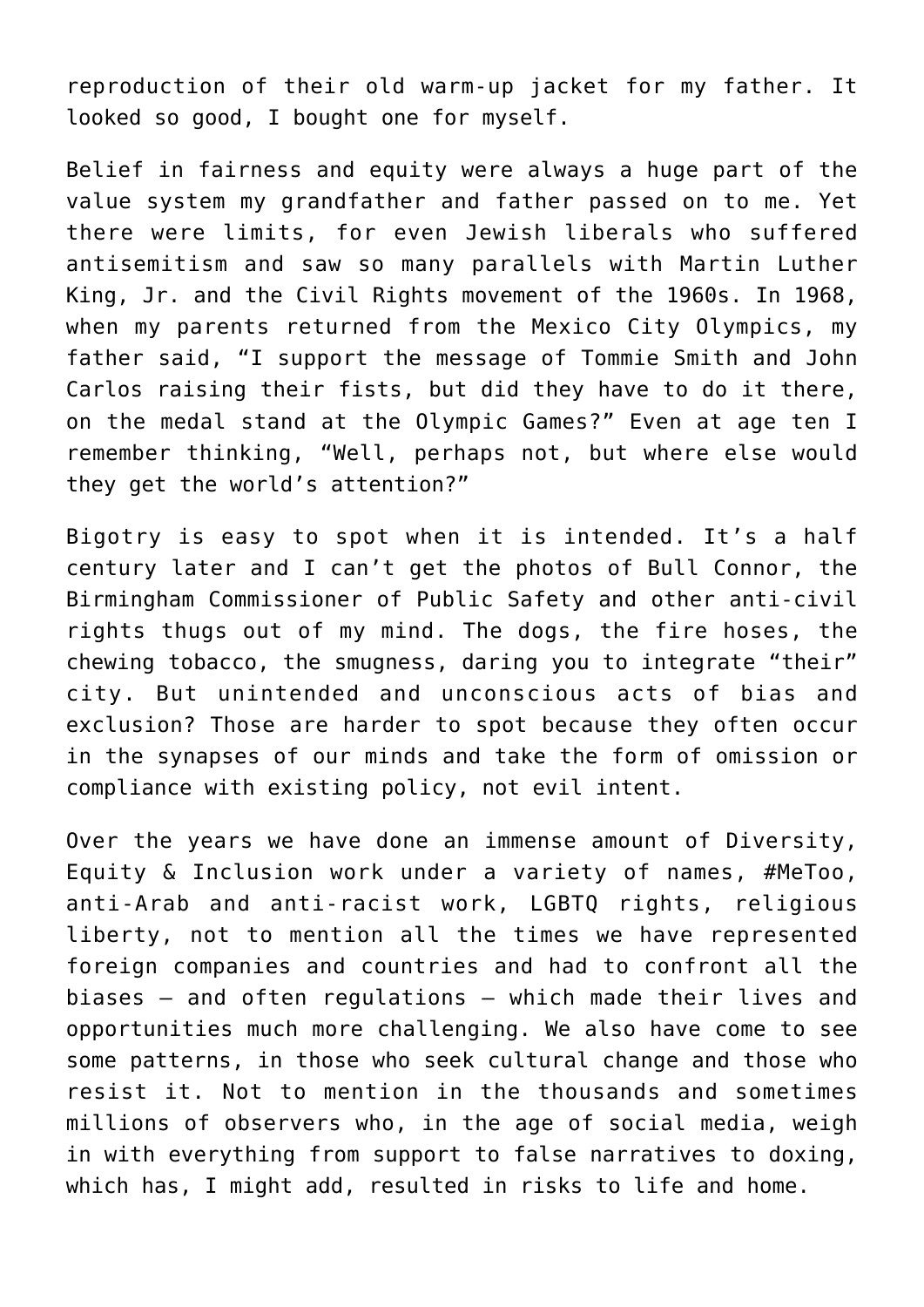We have a new eBook coming out next week on Diversity, Equity & Inclusion, comprised mostly of our own observations, recommendations, broadcasts and best practices, along with a few guest columns, and we also have a series of DE&I infographics ready to release today. So far there are three in the series: one for corporations trying to figure out if now is the time to lead; one for people inside companies who lean on something between fear and an excuse when they don't embrace the need for cultural change; and one for each of us. You and me. Mirrors if you will, that call upon us to "speak truth with love, not anger" as Paul Anderson-Walsh, Director of The Center for Inclusive Leadership, suggests. They call on us to not only embrace the change but also recognize that while we are almost all victims at one time or another, we can also all be victimizers. Make "good trouble" as John Lewis so adroitly told us through the decades, but also do it with love, not violence, anger or self-righteousness.

What did we miss? What did we get wrong? Please let us know and we will update the infographics. Please stay tuned for the eBook in a week and let us know if you want to contribute.

*"Be the change you want to see in the world." — Mahatma Gandhi*

 $\pmb{\times}$ 

LEVICK presents Barriers to Entry: This is designed for those inside companies — who lean on something between fear and an excuse — when they don't embrace the need for cultural change. If any of these doors look familiar to you, it is time to reconsider and work on evolving your view.

 $\pmb{\times}$ 

LEVICK presents the History Meter: The risks have evolved. It is now far riskier to do nothing, do almost nothing or to take only symbolic actions.

 $\pmb{\times}$